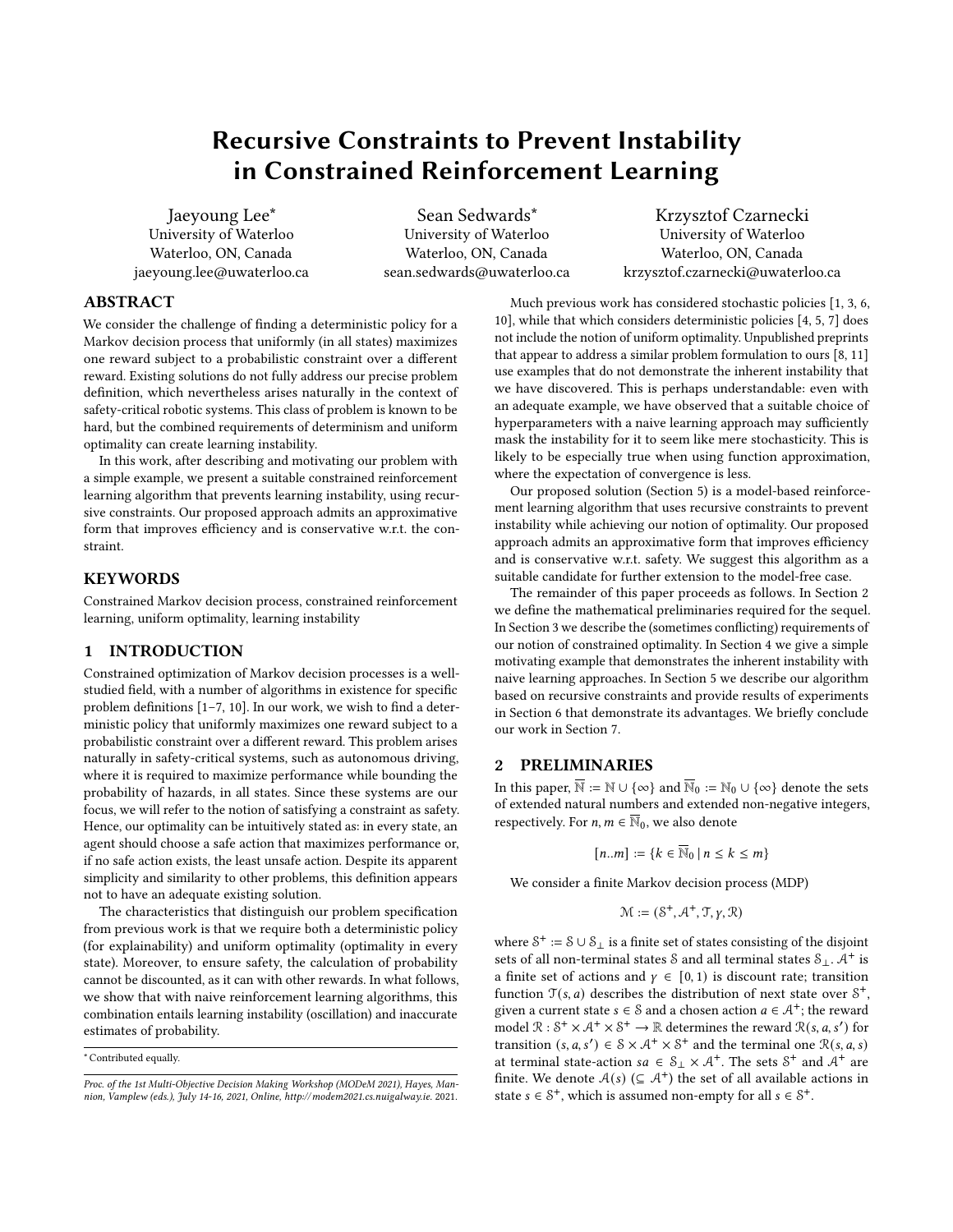A path is a sequence of alternating states, actions and rewards

$$
(s_0a_0r_0)(s_1a_1r_1)\cdots(s_{T-1}a_{T-1}r_{T-1})s_Ta_Tr_T
$$

s.t.  $s_t a_t \in S \times A(s_t)$ ,  $s_{t+1} \sim \mathcal{T}(s_t, a_t)$  and  $r_t = \mathcal{R}(s_t, a_t, s_{t+1})$  for each  $t \in [0..T-1], s_T a_T \in S_\perp \times \mathcal{A}(s_T)$  and  $r_T = \mathcal{R}(s_T, a_T, s_T)$ , where  $T \in \overline{\mathbb{N}}_0$  denotes the terminal index, the first hitting time on  $\mathcal{S}_\perp$ . The reward sequence  $r_0 r_1 \cdots r_T$  and discount rate  $\gamma$  define the return

<span id="page-1-1"></span>
$$
R_T := r_0 + \gamma \cdot r_1 + \gamma^2 \cdot r_2 + \gamma^3 \cdot r_3 + \dots + \gamma^T \cdot r_T \tag{1}
$$

A policy is a mapping  $\pi : \mathcal{S}^+ \to \mathcal{A}^+$  s.t.  $\pi(s) \in \mathcal{A}(s)$  for all  $s \in \mathcal{S}^+$ . Given  $s \in \mathcal{S}^+$  (resp.  $sa \in \mathcal{S}^+ \times \mathcal{A}(s)$ ), policy  $\pi$  and MDP M generate paths s.t.  $s_0 = s$  (resp.  $s_0 a_0 = sa$ ) and  $a_t = \pi(s_t)$  thereafter, thus inducing probability measures over all such paths. For notational simplicity, we adopt the notations

$$
\mathbb{P}(\varphi \mid s_0 = s, \pi) \text{ and } \mathbb{P}(\varphi \mid s_0 a_0 = s a, \pi),
$$

denoting the probabilities that the paths generated by policy  $\pi$ , given  $s_0 = s$  and  $s_0 a_0 = sa$ , respectively, satisfy the property  $\varphi$ ;

$$
\mathbb{E}(x \mid s_0 = s, \pi) \text{ and } \mathbb{E}(x \mid s_0 a_0 = s a, \pi)
$$

denote the corresponding expectations of a random variable  $x$ .

*Probabilistic Reachability of Failure States.* Let  $\mathcal{F}_\perp \subseteq \mathcal{S}_\perp$  be a set of all failure states, then given policy  $\pi$  defines the (unbounded) probabilistic reachability of  $\mathcal{F}_\perp$  from  $s \in \mathcal{S}^+$ :

$$
P(s; \pi) := \mathbb{P}(s_T \in \mathcal{F}_\perp \mid s_0 = s, \pi)
$$

meaning the probability of reaching a failure state  $\in \mathcal{F}_\perp$  at the terminal instant T, given that an episode starts from the state  $s_0 = s$ and follows the policy  $\pi$ .  $P(s; \pi)$  thus quantifies how safe it is to follow the policy  $\pi$  from the initial state s. By definition,

$$
P(s; \pi) = \mathbf{1}(s \in \mathcal{F}_{\perp}) \qquad \forall s \in \mathcal{S}_{\perp}
$$

where  $1(\cdot)$  is the indicator function.

Given a safety threshold  $\theta \in [0, 1)$ , we define the sets of all safe and unsafe states,  $S(\theta; \pi)$  and  $\mathcal{F}(\theta; \pi)$ , respectively, as

$$
\begin{aligned} \mathcal{S}(\theta \, ; \pi) := & \big\{ s \in \mathcal{S}^+ \, | \, P(s \, ; \pi) \leq \theta \big\} \\ \mathcal{F}(\theta \, ; \pi) := & \big\{ s \in \mathcal{S}^+ \, | \, P(s \, ; \pi) > \theta \big\} \end{aligned}
$$

The entire state space  $S^+$  is then partitioned by these disjoint safe and unsafe regions as  $S^+ = \mathcal{S}(\theta; \pi) \cup \mathcal{F}(\theta; \pi)$ .

Value Functions. Given policy  $\pi$ , define its value function V as

$$
V(s;\pi):=\mathbb{E}(R_T\mid s_0=s,\pi).
$$

where  $R_T$  is the return [\(1\)](#page-1-1). The value  $V(s; \pi)$  is a performance metric to be optimized at each  $s \in S$ . At each terminal state  $s \in S_{\perp}$ , it is directly given by  $V(s; \pi) = \mathcal{R}(s, \pi(s), s)$ . Similarly, we define the action-value functions for each  $(s, a) \in S^+ \times \mathcal{A}(s)$  as

$$
Q(s, a; \pi) := \mathbb{E}(R_T \mid s_0 a_0 = s a, \pi)
$$
  

$$
\mathcal{P}(s, a; \pi) := \mathbb{P}(s_T \in \mathcal{F}_\perp \mid s_0 a_0 = s a, \pi)
$$

which are the same as  $Q(s; \pi)$  and  $P(s; \pi)$ , except that they represent the value and probabilistic reachability, respectively, when the action *a* is taken at the initial state  $s \in S$  and then  $\pi$  is followed.

## <span id="page-1-0"></span>3 CONSTRAINED OPTIMALITY

We denote  $\hat{\pi}_{\theta}$  the assumed existent optimal policy that holds the following properties, labelled P1—P4, associated with threshold  $\theta \in [0, 1)$ . For notational convenience, we denote

<span id="page-1-4"></span><span id="page-1-3"></span>
$$
\hat{\mathcal{S}}(\theta) := \mathcal{S}(\theta \, ; \hat{\pi}_{\theta}) \text{ and } \hat{\mathcal{F}}(\theta) := \mathcal{F}(\theta \, ; \hat{\pi}_{\theta})
$$

**P1**  $\hat{\pi}_{\theta}$  is uniformly optimal in the sense that for any policy  $\pi$ ,

$$
P(s; \pi) \le P(s; \hat{\pi}_{\theta}) \implies V(s; \pi) \le V(s; \hat{\pi}_{\theta}) \quad \forall s \in \hat{\mathcal{S}}(\theta) \tag{2}
$$

$$
V(s; \hat{\pi}_{\theta}) \le V(s; \pi) \implies P(s; \hat{\pi}_{\theta}) \le P(s; \pi) \quad \forall s \in \hat{\mathcal{F}}(\theta) \tag{3}
$$

In other words, P1 means that  $\hat{\pi}_{\theta}$  is Pareto optimal w.r.t. performance and safety, uniformly in its safe and unsafe regions  $\hat{S}(\theta)$ and  $\mathcal{F}(\theta)$ , respectively.

There may exist multiple optimal policies that all satisfy P1 but achieve different Pareto efficiency. The next property limits such optimality to the case(s) where the safety is maximally improved over the unsafe region.

**P2**  $\hat{\pi}_{\theta}$  is uniformly least unsafe over  $\hat{\mathcal{F}}(\theta)$  in the sense that for any policy  $\pi$  s.t.  $\pi = \hat{\pi}_{\theta}$  over  $\hat{\mathcal{S}}(\theta)$ ,

$$
P(s; \hat{\pi}_{\theta}) \le P(s; \pi) \qquad \forall s \in \hat{\mathcal{F}}(\theta)
$$
 (4)

P2 makes sense also in practice since we trade-off safe and performance within the safe region but not in the unsafe region, in which safety comes to be the first priority to be optimized.

Next, it is desirable to have the following monotonicity property among the optimal policies w.r.t. different thresholds.

$$
\begin{aligned} \text{P3 } & \text{If } 0 \le \vartheta \le \vartheta' \le 1 \text{, then} \\ & V(s \, ; \hat{\pi}_{\vartheta}) \le V(s \, ; \hat{\pi}_{\vartheta'}) \quad \forall s \in \hat{\mathcal{S}}(\vartheta') \\ & P(s \, ; \hat{\pi}_{\vartheta}) \le P(s \, ; \hat{\pi}_{\vartheta'}) \quad \forall s \in \mathcal{S}^+ \end{aligned} \tag{5}
$$

The intuition behind P3 is that the weaker the constraint is (i.e., the larger  $\theta$ ), the less conservative the optimal policy is (i.e., the larger probabilistic reachability, thus potentially the better performance). Equation [\(5\)](#page-1-2) means  $\hat{\pi}_{\theta'}$  is less conservative than  $\hat{\pi}_{\theta}$ . In addition, we can see that if **P3** is true, then so are [\(2\)](#page-1-3) for  $\theta = \vartheta'$  and  $\pi = \hat{\pi}_{\vartheta}$ , and [\(3\)](#page-1-4) for  $\theta = \vartheta$  and  $\pi = \hat{\pi}_{\vartheta'}$ , in P1. That is, the properties P1 and P3 are coherent.

For the next property, let the Bellman operator  $\mathcal{T}_{\theta}$ , on the space of functions from each  $(s, a) \in \mathcal{S}^+ \times \mathcal{A}(s)$  to  $\mathbb{R}^2$ , be defined as

<span id="page-1-6"></span><span id="page-1-5"></span><span id="page-1-2"></span>
$$
\mathcal{T}_{\theta}(Q, \mathcal{P}) \coloneqq (Q', \mathcal{P}')
$$

where  $Q'(s, a) = \mathcal{R}(s, a, s)$  and  $\mathcal{P}'(s, a) = \mathbf{1}(s \in \mathcal{F}_{\perp})$  for all  $s \in \mathcal{S}_{\perp}$ , and otherwise,

$$
Q'(s, a) = \mathbb{E}[r_0 + \gamma \cdot Q(s_1, \pi'(s_1)) | s_0 a_0 = s a]
$$
  

$$
\mathcal{P}'(s, a) = \mathbb{E}[\mathcal{P}(s_1, \pi'(s_1)) | s_0 a_0 = s a]
$$

for a policy  $\pi'$  given by

$$
\pi'(s) \in \begin{cases} \arg \max_{a \in \mathcal{A}_{\theta}(s; \mathcal{P})} \mathcal{Q}(s, a) & \text{if } \mathcal{A}_{\theta}(s; \mathcal{P}) \neq \emptyset \\ \arg \min_{a \in \mathcal{A}(s)} \mathcal{P}(s, a) & \text{otherwise} \end{cases}
$$
(6)

$$
\mathcal{A}_{\theta}(s; \mathcal{P}) := \{ a \in \mathcal{A}(s) \mid \mathcal{P}(s, a) \le \theta \}
$$
 (7)

where  $A_{\theta}(s; \mathcal{P})$  is the constrained action set constructed from  $\mathcal{P}$ , and the dependency of  $Q'$ ,  $\mathcal{P}'$ , and  $\pi'$  on  $\theta$  is implicit.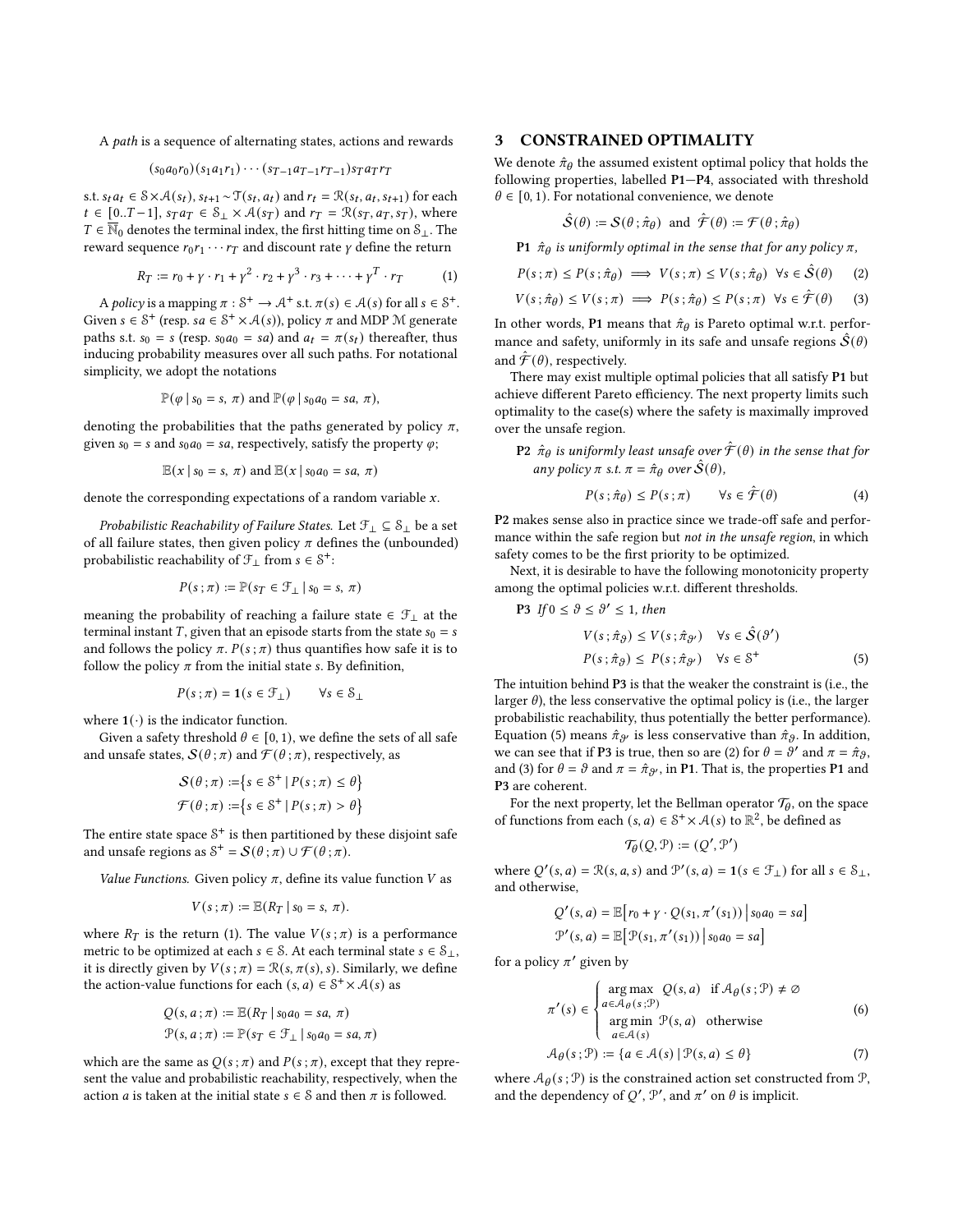<span id="page-2-1"></span>

Figure 1: A simple counter-MDP for P4 when  $0.5 < p < 1$ 

In what follows, we state properties regarding the Bellman operator  $\mathcal{T}_{\theta}$  and the optimal action-value functions denoted by

$$
\hat{Q}_{\theta}(s, a) := Q(s, a; \hat{\pi}_{\theta}) \text{ and } \hat{\mathcal{P}}_{\theta}(s, a) := \mathcal{P}(s, a; \hat{\pi}_{\theta})
$$
  
P4  $(\hat{Q}_{\theta}, \hat{\mathcal{P}}_{\theta})$  is a fixed point of  $\mathcal{T}_{\theta}$ , i.e.,  $(\hat{Q}_{\theta}, \hat{\mathcal{P}}_{\theta}) = \mathcal{T}_{\theta}(\hat{Q}_{\theta}, \hat{\mathcal{P}}_{\theta}).$ 

Note that P4 is a reasonable property of optimality—if it is true, then the action  $\hat{a} = \hat{\pi}_{\theta}(s)$  at state  $s \in \hat{S}(\theta)$  yields the best value among those actions *a* satisfying the constraint  $\hat{\mathcal{P}}_{\theta}(s, a) \leq \theta$  and at the unsafe state  $s \in \hat{\mathcal{F}}(\theta)$ ,  $\hat{a}$  is safer than any other actions  $a \in \mathcal{A}(s)$ . The latter is also consistent with P2, and P4 is necessary for convergence of dynamic programming and reinforcement learning methods.

# <span id="page-2-0"></span>4 LEARNING INSTABILITY

In this section, we present a simple example—the "counter-MDP" shown in Figure [1—](#page-2-1)which demonstrates that P4 (the fixed point property) does not hold for certain values of threshold  $\theta$ . Dynamic programming is therefore unstable.

The state space of this example is  $S^+ = \{s^1, s^2, X, G\}$ , with  $S =$  $\{s^1, s^2\}, \mathcal{S}_\perp = \{X, G\}$  and  $\mathcal{F}_\perp = \{X\}$ . The action space  $\mathcal{A}^+ = \mathcal{A}(s^1) =$  ${L, R}$ , with  $A(s^2) = {R}$ . For each transition during an execution there is a reward of −1. Intuitively, the learning objective is to minimize the expected discounted path length, while keeping the probability of reaching X less than or equal to  $\theta$ . In general, the smaller  $\theta$ , the higher the probability of the agent reaching G.

We assume the initial state is  $s^1$ , where the agent chooses to move either to the left (action L) or to the right (action R). With probability  $p > 0$  the agent moves in its chosen direction and with probability  $1 - p$  it moves in the opposite direction. For simplicity, the agent has no choice in state  $s^2$  and must choose action R. From  $s^2$ , the agent will reach the goal G with probability  $1 - p$ , or return to state  $s_1$  with probability  $p$ . An episode terminates when the agent reaches a terminal state in  $S_{\perp}$ .

Only two policies exist–choose L in  $s^1$  or choose R in  $s^1$ –which we denote by  $\pi$ <sub>L</sub> and  $\pi$ <sub>R</sub>, respectively. For notational simplicity, we denote the corresponding action-value functions in state  $s^1$  by

$$
Q_{aL} := Q(s^1, a; \pi_L)
$$
  
\n
$$
Q_{aR} := Q(s^1, a; \pi_R)
$$
  
\n
$$
P_{aL} := \mathcal{P}(s^1, a; \pi_L)
$$
  
\n
$$
Q_{aR} := Q(s^1, a; \pi_R)
$$

where the dependency on  $s^1$  is implicit. Hence, for example,  $Q_{aL}$  is the Q-function when the agent initially takes  $a \in \{L, R\}$  at  $s^1$  and then follows  $\pi_L$ . Given the simplicity of the MDP,  $Q_{aL}$  and  $\mathcal{P}_{aL}$  can be given as explicit functions of probability  $p$ :

$$
\mathcal{P}_{\text{LL}} = \frac{p}{1 - pq} \qquad \qquad \mathcal{P}_{\text{RL}} = 1 - \frac{pq}{1 - pq} \nQ_{\text{LL}} = -\frac{1 + \gamma q}{1 - \gamma^2 pq} \qquad \qquad Q_{\text{RL}} = -\frac{1 + \gamma p + \gamma^2 p (p - q)}{1 - \gamma^2 pq}
$$

where  $q := 1 - p$ . Similarly,

$$
\mathcal{P}_{LR} = 2 \cdot \frac{p}{p+1} \qquad \qquad \mathcal{P}_{RR} = \frac{1}{p+1}
$$
  

$$
Q_{LR} = -\frac{1 + \gamma(1 - 2p)}{1 - \gamma p} \qquad \qquad Q_{RR} = -\frac{1}{1 - \gamma p}
$$

In Figures [2](#page-2-2) and [3](#page-2-3) we plot these equations against  $p$ , for  $\gamma = 0.95$ . In the following analysis, to demonstrate the counter-example, we consider only  $0.5 < p < 1$ .

<span id="page-2-2"></span>

Figure 2: Q-functions for  $s^1$  w.r.t. (a)  $\pi$ <sub>L</sub> and (b)  $\pi$ <sub>R</sub>, for  $\gamma$  = 0.95

<span id="page-2-3"></span>

Figure 3: P-functions for  $s^1$  w.r.t. (a)  $\pi_\mathsf{L}$  and (b)  $\pi_\mathsf{R}$ 

Figures [2a](#page-2-2) and [2b](#page-2-2) plot the Q-values of each action in state  $s^1,$ given the policy is  $\pi$ <sub>L</sub> and  $\pi$ <sub>R</sub>, respectively. We see that regardless of the policy and the value of  $p > 0.5$ , action L always has the greater Q-value. Hence, while the actual Q-value depends on the policy, there is never any ambiguity about which action to choose to maximize the reward: if the constraint is satisfied, the agent should always choose action L.

Figures [3a](#page-2-3) and [3b](#page-2-3) plot the P-values of each action in state  $s^1$ , given the policy is  $\pi$ <sub>L</sub> and  $\pi$ <sub>R</sub>, respectively. As in the case of the Q-values, we see that action L for  $p > 0.5$  unambiguously has greater P-value, with the actual P-value depending on the policy. In contrast to the Q-value case, however, the probability that the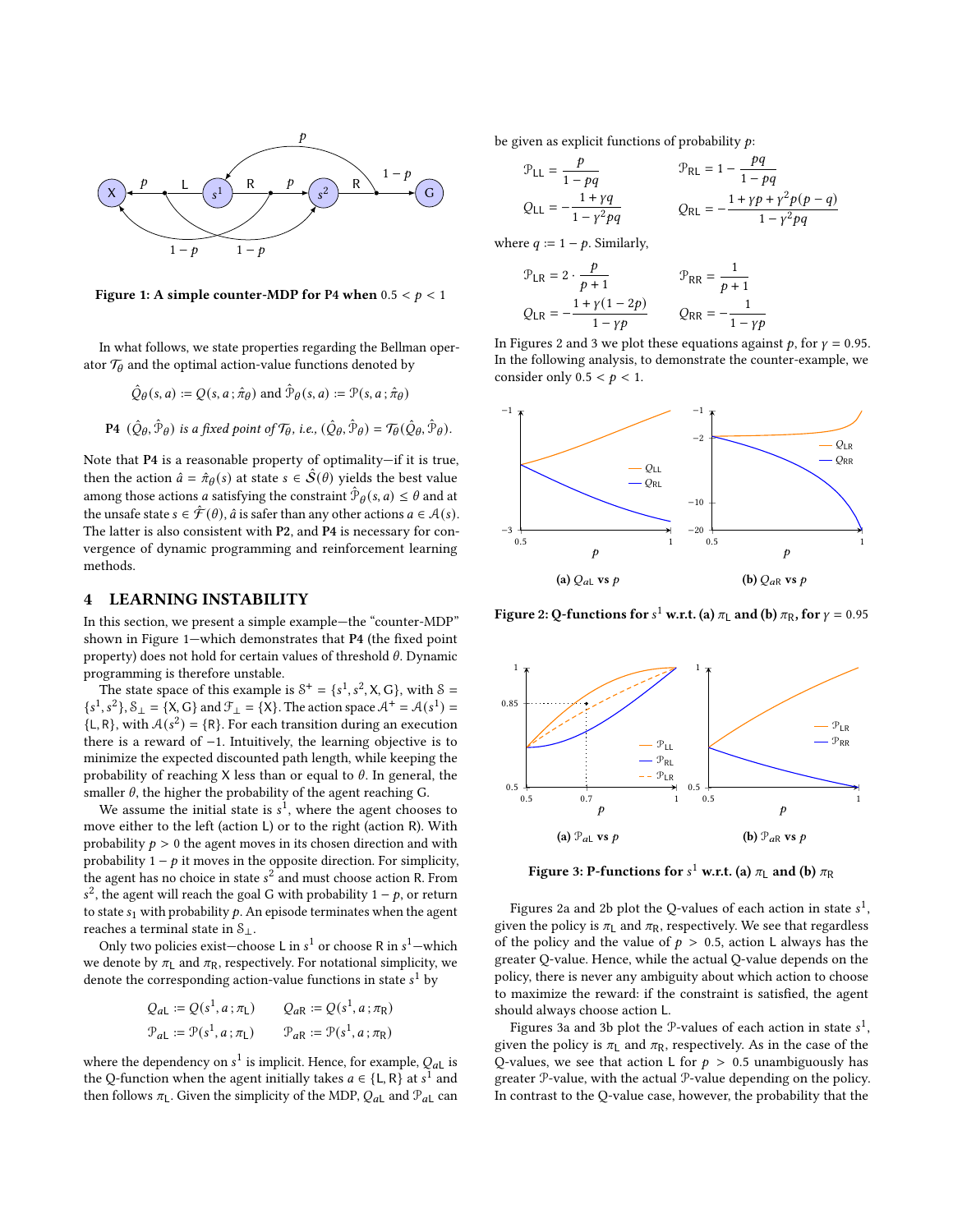P-value represents must also satisfy the constraint, i.e., be less than or equal to threshold  $\theta$ . The relative performance of the two actions L and R is therefore not sufficient to decide which one is optimal.

To make this decision, we first note that the P-value for action L under  $\pi_1$  ( $\mathcal{P}_{11}$ ) is the *true* probability for taking action L, and the  $\mathcal{P}_{-1}$ value for action R under  $\pi_R$  ( $\mathcal{P}_{RR}$ ) is the true probability for taking action R. We then call the P-value for action L under  $\pi_R$  (P<sub>RL</sub>) the *estimated* probability for taking action L (under  $\pi_R$ ), and call the P-value for action R under  $\pi$ <sub>L</sub> (P<sub>LR</sub>) the estimated probability of action R (under  $\pi$ <sub>1</sub>).

In Figure [3a](#page-2-3) we see that the true probability of action L is always greater than the estimated probability of action L. If we choose a threshold  $\theta$  between the true and estimated values, such that  $P_{LL} > \theta > P_{LR}$ , we find that a simple learning agent will not be able to decide which action is optimal using only the P-values. Suppose, during the learning process, the current policy is  $\pi$ <sub>L</sub>, which we know maximizes the Q-value, the agent will see that the  $\mathcal{P}\text{-value}(\mathcal{P}_{11})$ is greater than  $\theta$ , which does not satisfy the constraint. Figure [3a](#page-2-3) shows that the estimated value of action R under  $\pi_1$  (P<sub>LR</sub>) will satisfy the constraint, so the agent chooses  $\pi_R$ . Under  $\pi_R$ , however, the estimated value of action L  $(\mathcal{P}_{LR})$  appears now to satisfy the constraint, so the (memoryless) agent chooses  $\pi_1$  once again.

To see this phenomenon in a concrete learning example, consider the policy iteration process described in Table [1,](#page-4-0) with  $(p, \theta, \gamma)$  = (0.7, 0.85, 0.95) and  $\pi_R$  as its initial policy. At the first iteration  $i = 1$ ,  $P_{LR} \leq \theta$  indicates that action L seems to be safe, and thus we choose  $\pi$ <sub>L</sub>. However, at the next iteration ( $i = 2$ ),  $\mathcal{P}_{LL} \nleq \theta$  shows that  $\pi$ <sub>L</sub> is not safe, which forces us to choose  $\pi_R$  again. Unfortunately,  $P_{LR} \leq \theta$  at iteration  $i = 2$  falsely indicates that action L is safe, again! This oscillation continues ad infinitum.

In summary, we see that a naive learning approach with the example shown in Figure [1](#page-2-1) will not reach a fixed point, so P4 does not hold in general.

#### <span id="page-3-0"></span>5 RECURSIVE CONSTRAINTS

In this section, we answer to the following questions—(i) "what is wrong with fixed point property P4?"; (ii) "how can we solve it?"

To address the former, we point out the mismatch between P1 and P4. If  $\hat{\pi}_{\theta}$  holds [\(2\)](#page-1-3) in P1, then it satisfies

$$
\hat{\pi}_{\theta}(s) \in \arg \max_{a \in \hat{\mathcal{A}}_{\theta}(s)} \hat{Q}_{\theta}(s, a) \qquad \forall s \in \hat{\mathcal{S}}(\theta)
$$
\n
$$
\hat{\mathcal{A}}_{\theta}(s) := \{a \in \mathcal{A}(s) \mid \hat{\mathcal{P}}_{\theta}(s, a) \le P(s; \hat{\pi}_{\theta})\}
$$
\n
$$
(8)
$$

Intuitively, [\(8\)](#page-3-1) means that  $\hat{\pi}_{\theta}$  must yield a higher value over the safe region,  $\hat{S}(\theta)$ , than any of its conservative one-point modifications in  $\hat{S}(\theta)$ . However, we can easily notice the difference between the two constrained action sets— $\hat{A}_{\theta}(s)$  in [\(8\)](#page-3-1) and  $\mathcal{A}_{\theta}(s; \hat{\mathcal{P}}_{\theta})$ , where  $A_{\theta}(s; \cdot)$  is defined by [\(7\)](#page-1-5) and used to construct the policy (7) and thus the Bellman operator  $\mathcal{T}_{\theta}$  in P4. Here,  $\hat{\mathcal{P}}_{\theta}(s, a)$  is constrained by the threshold  $\theta$  in the latter but by  $P(s; \hat{\pi}_{\theta})$  in the former. For each  $s \in \hat{\mathcal{S}}(\theta)$ , since  $P(s; \hat{\pi}_{\theta}) \leq \theta$  holds by the definition of  $\hat{\mathcal{S}}(\theta)$ , the former  $\hat{\mathcal{A}}_{\theta}(s)$  is more conservative than the latter  $\mathcal{A}_{\theta}(s;\hat{\mathcal{P}}_{\theta})$ , that is,  $\hat{A}_{\theta}(s) \subseteq A_{\theta}(s; \hat{\mathcal{P}}_{\theta})$ . Therefore,  $P1 \Longrightarrow P4$ , in general.

In a similar manner to [\(8\)](#page-3-1),  $\hat{\pi}_{\theta}$  is safer over  $\hat{\mathcal{F}}(\theta)$  than any of its less performing one-point modifications in  $\mathcal{F}(\theta)$  if it satisfies [\(3\)](#page-1-4) in P1. In this case, we have

<span id="page-3-2"></span>
$$
\hat{\pi}_{\theta}(s) \in \arg\min_{a \in \hat{\mathcal{A}}_{\theta}'(s)} \hat{\mathcal{P}}_{\theta}(s, a) \qquad \forall s \in \hat{\mathcal{F}}(\theta) \tag{9}
$$
\n
$$
\hat{\mathcal{A}}_{\theta}'(s) := \{a \in \mathcal{A}(s) \mid \hat{\mathcal{Q}}_{\theta}(s, a) \le V(s; \hat{\pi}_{\theta})\}
$$

On the other hand, if  $\hat{\pi}_{\theta}$  holds P2, then it satisfies [\(9\)](#page-3-2) with  $\hat{\mathcal{A}}'_{\theta}(s)$ replaced by  $A(s)$  shown in the policy [\(6\)](#page-1-6) on the unsafe argmin-part. Therefore, from the standard dynamic programming theory, we can conclude that P1 and P2 imply P4 if the constrained action set  $\mathcal{A}_{\theta}(s; \hat{\mathcal{P}}_{\theta})$  is equal to or replaced by  $\hat{\mathcal{A}}_{\theta}(s)$ .

From the discussions above on the conservatism of P1 w.r.t. P4, we hypothesize that

> $\mathcal{A}_{\boldsymbol{\theta}}(\cdot;\hat{\mathcal{P}}_{\boldsymbol{\theta}})$  has to be replaced with a constrained action set, e.g.,  $\hat{A}_{\theta}(\cdot)$ , that is more conservative, for P4 to be true.

In fact, the hypothesis is true for the counter-MDP in Figure [1.](#page-2-1) To see this, we revisit the policy iteration example with  $(p, \theta, \gamma)$  = (0.7, 0.85, 0.95) and  $\pi_R$  as its initial policy, but also with recursive constraints illustrated in Table [2.](#page-4-1) Here, the meaning of the recur-sive constraints is clear from Table [2—](#page-4-1)for each action  $a \in \{L, R\}$ , we superimpose all the constraints on  $a$  by recursion, up to the current iteration, and use it to judge whether  $a$  is a safe action or not. Denoting  $C_a(i)$  such a recursive constraint for action a, made at iteration  $i$ , then at each iteration in Table [2,](#page-4-1) it satisfies by its construction

$$
C_{L}(1) = (\mathcal{P}_{LR} \le \theta)
$$
  
\n
$$
C_{L}(2) = (\mathcal{P}_{LL} \nleq \theta) \wedge C_{L}(1) = (\mathcal{P}_{LL} \nleq \theta) \wedge (\mathcal{P}_{LR} \leq \theta)
$$
  
\n
$$
C_{L}(3) = (\mathcal{P}_{LR} \le \theta) \wedge C_{L}(2) = (\mathcal{P}_{LR} \le \theta) \wedge (\mathcal{P}_{LL} \nleq \theta)
$$
  
\n
$$
C_{L}(4) = (\mathcal{P}_{LR} \le \theta) \wedge C_{L}(3) = (\mathcal{P}_{LR} \le \theta) \wedge (\mathcal{P}_{LL} \nleq \theta)
$$
  
\n
$$
\vdots \qquad \vdots \qquad \vdots \qquad \vdots
$$

From this, we observe that the constraint  $C_{L}$  on the action  $a$  at  $s^{1}$ is now stabilized and thereby, yields the same safe policy  $\pi_R$  from iteration  $i = 3$ , as shown in Table [2,](#page-4-1) whereas it was not without such recursive constraints, as illustrated in Table [1.](#page-4-0)

<span id="page-3-1"></span>On the other hand, the idea of recursive constraints, demonstrated in Table [2,](#page-4-1) still has the issue that except for policy iteration, a dynamic programming or reinforcement learning method typically does not wait until its value function (e.g.,  $\mathcal{P}(s, a; \pi)$ ) is accurately estimated. In Table [2](#page-4-1) for example, if  $\mathcal{P}_{LL}$  and/or  $\mathcal{P}_{LR}$  is not correctly estimated at the previous iterations, then the recursive constraint  $C_1$  at the current iteration can be so deteriorated and messy as it is constructed from all the previous constraints, including those based on inaccurate predictions at the early stages. In particular, the initial values of  $P_{LL}$  and  $P_{LR}$  are typically random and has no information, which introduces and transfers absurd random constraints, to all iterations. Hence, the recursive constraints at and around the initial stages must be also stabilized, in order to generalize themselves to a broad class of reinforcement learning methods.

In order to solve such a remaining issue on stability, we (i) replace the iteration axis in Table [2](#page-4-1) with the axis of horizon window  $n = 1, 2, \ldots, N$  and (ii) replace the constraint at stage *n* with

$$
\max_{m \in [1..n]} \hat{\mathcal{V}}^m(s, a) \leq \theta
$$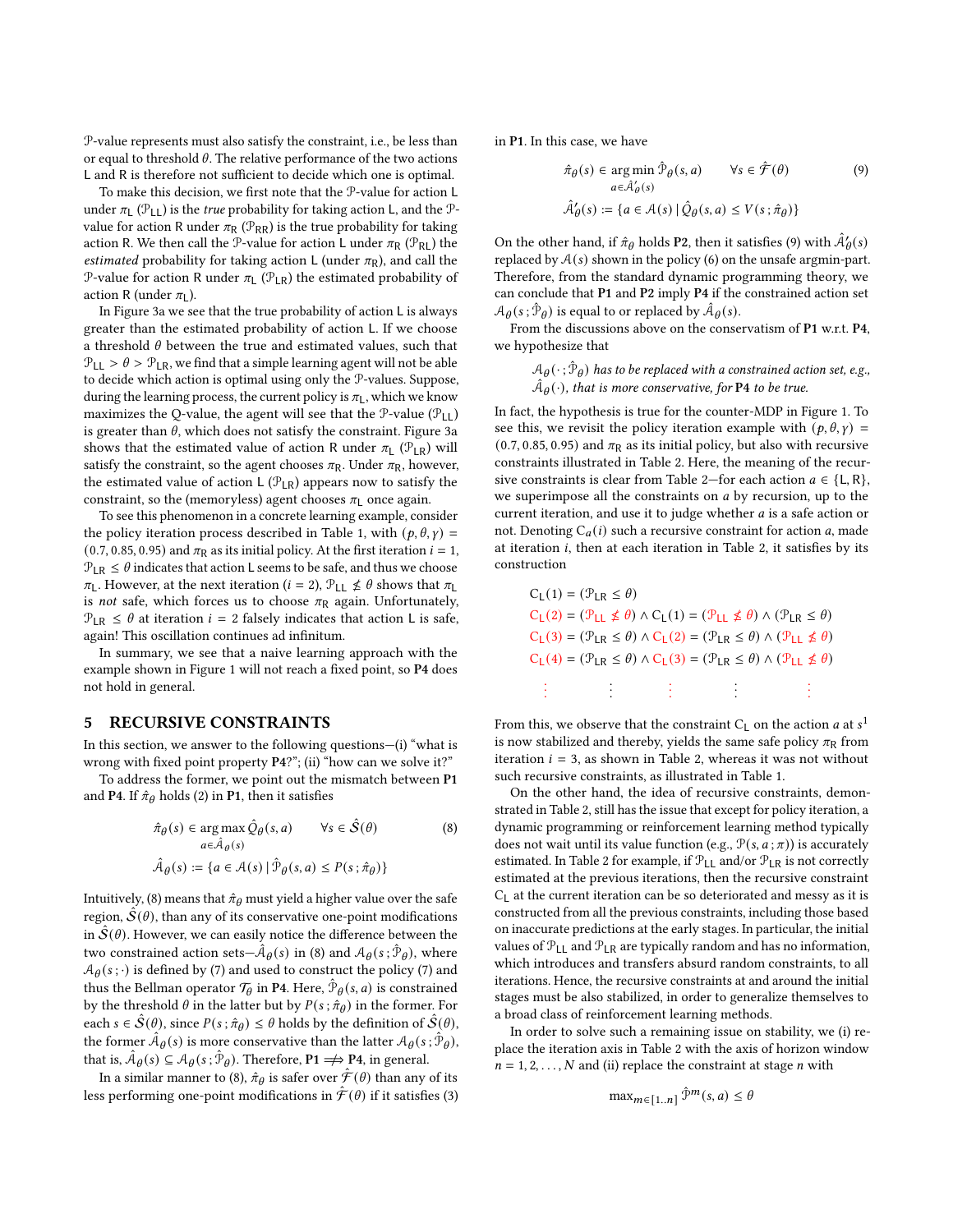Table [1](#page-2-1): Policy iteration on the MDP in Figure 1 for  $(p, \theta, \gamma) = (0.7, 0.85, 0.95)$ 

<span id="page-4-0"></span>

| Iteration i  |  |                                                                                                                                                                                                                                                             |  |  | $\cdot$  |
|--------------|--|-------------------------------------------------------------------------------------------------------------------------------------------------------------------------------------------------------------------------------------------------------------|--|--|----------|
| Given policy |  |                                                                                                                                                                                                                                                             |  |  | $\cdots$ |
| Constraints  |  | L   $\mathcal{P}_{LR} \approx 0.82 \le \theta = 0.85$   $\mathcal{P}_{LL} \approx 0.89 \nleq \theta$   $\mathcal{P}_{LR} \le \theta$   $\mathcal{P}_{LL} \nleq \theta$   $\mathcal{P}_{LR} \le \theta$                                                      |  |  | $\cdot$  |
|              |  | $R \left[ \mathcal{P}_{RR} \approx 0.59 \le \theta = 0.85 \right] \left[ \mathcal{P}_{RL} \approx 0.73 \le \theta \right] \left[ \mathcal{P}_{RR} \le \theta \right] \left[ \mathcal{P}_{RL} \le \theta \right] \left[ \mathcal{P}_{RR} \le \theta \right]$ |  |  | $\cdot$  |

Table 2: Policy iteration with recursive constraints on the MDP in Figure [1](#page-2-1) for  $(p, \theta, \gamma) = (0.7, 0.85, 0.95)$ 

<span id="page-4-1"></span>

| Iteration <i>i</i> |  |  |                                                                                                                                                                                                                                                                                                                                                                                                                                                                               | $\cdots$ |
|--------------------|--|--|-------------------------------------------------------------------------------------------------------------------------------------------------------------------------------------------------------------------------------------------------------------------------------------------------------------------------------------------------------------------------------------------------------------------------------------------------------------------------------|----------|
| Given policy       |  |  |                                                                                                                                                                                                                                                                                                                                                                                                                                                                               | $\cdots$ |
| Constraints        |  |  |                                                                                                                                                                                                                                                                                                                                                                                                                                                                               | $\cdot$  |
|                    |  |  | $\left \begin{array}{c c c c c} \texttt{L} & \texttt{C}_\texttt{L} \leftarrow (\mathcal{P}_\texttt{LR} \leq \theta) & \texttt{C}_\texttt{L} \leftarrow (\mathcal{P}_\texttt{LL} \not\leq \theta) \land \texttt{C}_\texttt{L} & \texttt{C}_\texttt{L} \leftarrow (\mathcal{P}_\texttt{LR} \leq \theta) \land \texttt{C}_\texttt{L} & \texttt{C}_\texttt{L} \leftarrow (\mathcal{P}_\texttt{LR} \leq \theta) \land \texttt{C}_\texttt{L} & \texttt{C}_\texttt{R} \leftarrow (\$ | $\cdots$ |

where  $\hat{\mathcal{P}}^n(s, a)$  is for an (over-)approximation of the *n*-bounded probabilistic reachability

$$
\mathcal{P}^n(s, a; \pi) := \mathbb{P}(s_{\min(T, n)} \in \mathcal{F}_{\perp} \,|\, s_0 a_0 = s a, \pi)
$$

w.r.t. the policy  $\pi = \hat{\pi}^{n-1}$  obtained at the previous stage  $n-1$ . Here, an over-approximation means  $0 \le \mathcal{P}^n(s, a; \hat{\pi}^{n-1}) \le \hat{\mathcal{P}}^n(s, a) \le 1$ . To describe our proposal, we also denote

$$
P^{n}(s;\pi) := \mathbb{P}(s_{\min(T,n)} \in \mathcal{F}_{\perp} \,|\, s_0 = s, \pi)
$$

which satisfies  $P^n(s; \pi) = \mathcal{P}^n(s, \pi(s); \pi)$  for all  $s \in \mathcal{S}^+$ .

Note that  $\mathcal{P}^n(\cdot; \pi)$  at horizon  $n = 1$  is now stable since it does not depend on the policy anymore, as shown below:

$$
\hat{\mathcal{P}}^1(s, a) := \mathcal{P}^1(s, a; \pi) = \mathbb{P}(s_1 \in \mathcal{F}_\perp | s_0 a_0 = sa) \quad \forall s \in \mathcal{S}
$$

From  $\hat{\mathcal{P}}^1(\cdot)$ , we construct the first policy  $\hat{\pi}^1$  on the horizon axis as (in this case, substitute  $n = 1$ )

$$
\hat{\pi}^{n}(s) \in \begin{cases}\n\arg \max \hat{Q}^{n}(s, a) & \text{if } \hat{\mathcal{A}}^{n}(s) \neq \emptyset \\
a \in \hat{\mathcal{A}}^{n}(s) & \text{arg min } \hat{\mathcal{P}}^{n}(s, a) & \text{otherwise} \\
a \in \mathcal{A}(s) & \text{if } \hat{\mathcal{A}}^{n}(s) = \{a \in \mathcal{A}(s) \mid C_{a}(n; s)\} & \hat{\mathcal{Q}}^{n}(s, a) := Q(s, a; \pi^{n})\n\end{cases}
$$
\n(10)

where the constraint  $C_a(1; s) := (\hat{\mathcal{P}}^1(s, a) \leq \theta)$ , and the dependency on the threshold  $\theta$  is all implicit. Also note that the horizons of  $\hat{Q}^1$  and  $\hat{\mathcal{P}}^1$  are  $\infty$  and 1, respectively.

At the next stage  $n = 2$ , note that the *n*-bounded probabilistic reachability w.r.t.  $\hat{\pi}^1$  satisfies the Bellman equation of the form

$$
\mathcal{P}^2(s, a; \hat{\pi}^1) = \mathbb{E}\big[\hat{\mathcal{P}}^1(s_1, \hat{\pi}^1(s_1)) | s_0 a_0 = sa\big] \qquad \forall s \in \mathcal{S} \tag{11}
$$

Therefore, denoting  $\hat{\mathcal{P}}^2(s, a) := \mathcal{P}^2(s, a; \hat{\pi}^1)$ , the second policy  $\hat{\pi}^2$ can be easily constructed via [\(10\)](#page-4-2), whose constraint is recursively defined as  $C_a(2; s) := (\hat{\mathcal{P}}^2(s, a) \leq \theta) \wedge C_a(1; s).$ 

At horizon  $n = 3, 4, 5, ..., N$ , the *n*-bounded probabilistic reachability  $\mathcal{P}^n(\cdot; \hat{\pi}^{n-1})$  w.r.t. the policy  $\hat{\pi}^{n-1}$  given at the previous step  $n-1$  satisfies the Bellman equation:

$$
\mathcal{P}^{n}(s, a; \hat{\pi}^{n-1}) = \mathbb{E}\big[P^{n-1}(s_1; \hat{\pi}^{n-1}) | s_0 a_0 = sa\big] \qquad \forall s \in \mathcal{S}
$$

However, in order to obtain  $P^{n-1}(\cdot; \hat{\pi}^{n-1})$ , we need to calculate  $P^m(\cdot; \hat{\pi}^{n-1})$  and use it in the backward induction for  $P^{m+1}(\cdot; \hat{\pi}^{n-1})$ , all the way through  $m = 1, 2, 3, \ldots, n - 1$ . The longer the horizon *n* is, the more complexity this procedure induces in space and time.

Instead, our design choice is to use a substitute  $\hat{\mathcal{P}}^{n-1}(s, \hat{\pi}^{n-1}(s))$ obtained at the previous stage  $n - 1$ . Therefore, we define

$$
\hat{\mathcal{P}}^{n}(s, a) := \mathbb{E}\big[\hat{\mathcal{P}}^{n-1}(s_1 \, ; \hat{\pi}^{n-1}(s_1)) \, \big| \, s_0 a_0 = sa\big] \quad \forall s \in \mathcal{S}
$$

and construct the policy  $\hat{\pi}^n$  at the current horizon *n* via [\(10\)](#page-4-2), w.r.t. the recursive constraint

$$
C_a(n; s) := (\hat{\mathcal{P}}^n(s, a) \leq \theta) \land C_a(n - 1; s)
$$

Here,  $\hat{\mathcal{P}}^{n-1}(s, \hat{\pi}^{n-1}(s))$  typically over-approximates  $P^{n-1}(s; \hat{\pi}^{n-1})$ since  $\hat{\pi}^{n-1}$  is constructed with a fewer constraints than  $\hat{\pi}^{n-2}$ , and

$$
\begin{cases}\nP^{n-1}(s; \hat{\pi}^{n-1}) = \mathcal{P}^{n-1}(s, \hat{\pi}^{n-1}(s); \hat{\pi}^{n-1}) \\
\hat{\mathcal{P}}^{n-1}(s, \hat{\pi}^{n-1}(s)) = \mathcal{P}^{n-1}(s, \hat{\pi}^{n-1}(s); \hat{\pi}^{n-2})\n\end{cases}
$$

<span id="page-4-2"></span>Finally, we provide the policy  $\pi^N$  at the last horizon  $N$  as the receding-horizon solution that is potentially conservative but able to uniformly and (sub-)optimally improves the performance subject to N-bounded probabilistic reachability constraint imposed on every state. To address the instability issue, the final policy  $\pi^N$  has the recursive constraints  $C_a(N; s)$  that contain all constraints w.r.t. shorter horizons, i.e.,

$$
C_a(N; s) = \bigwedge_{n \in [1..N]} (\hat{\mathcal{P}}^n(s, a) \le \theta) \Longleftrightarrow \left(\max_{n \in [1..N]} \hat{\mathcal{P}}^n(s, a)\right) \le \theta
$$

where each  $\hat{\mathcal{P}}^n(\cdot)$  is recursively defined from the initial one  $\hat{\mathcal{P}}^1(\cdot)$ that is independent of any policy and hence can be stably obtained.

Since the recursive constraint  $C_a(N; s)$  makes the constrained action set  $\hat{A}^{N}(s)$  monotonically decreasing as N increases, and since  $\hat{\mathcal{A}}^{N}(s)$  is finite, it is stabilized within a finite horizon, say M, after which the process becomes the same as that for unconstrained MDPs but w.r.t. the action space  $\hat{\mathcal{A}}^{M}(\cdot)$ . That is, the final policy  $\pi^{N}$ converges as  $N \to \infty$ , at the infinite-horizon.

Now that we have a well-defined solution  $\pi^N$ , the next question is "how to find it?". To be precise, the remaining issue is "how to estimate all the action-value functions  $\hat{\mathcal{P}}^n$  (*n*-horizon) and  $\hat{\mathcal{Q}}^n$ (infinite-horizon) for  $n = 1, 2, 3, ..., N$ ?". The answer is that reinforcement learning ideas, such as value iteration and Q-learning, can be employed for such a purpose. In what follows, we compare naive value iteration based on the Bellman operator  $\mathcal{T}_{\theta}$ , which does not hold the fixed point property P4, with the idea of recursive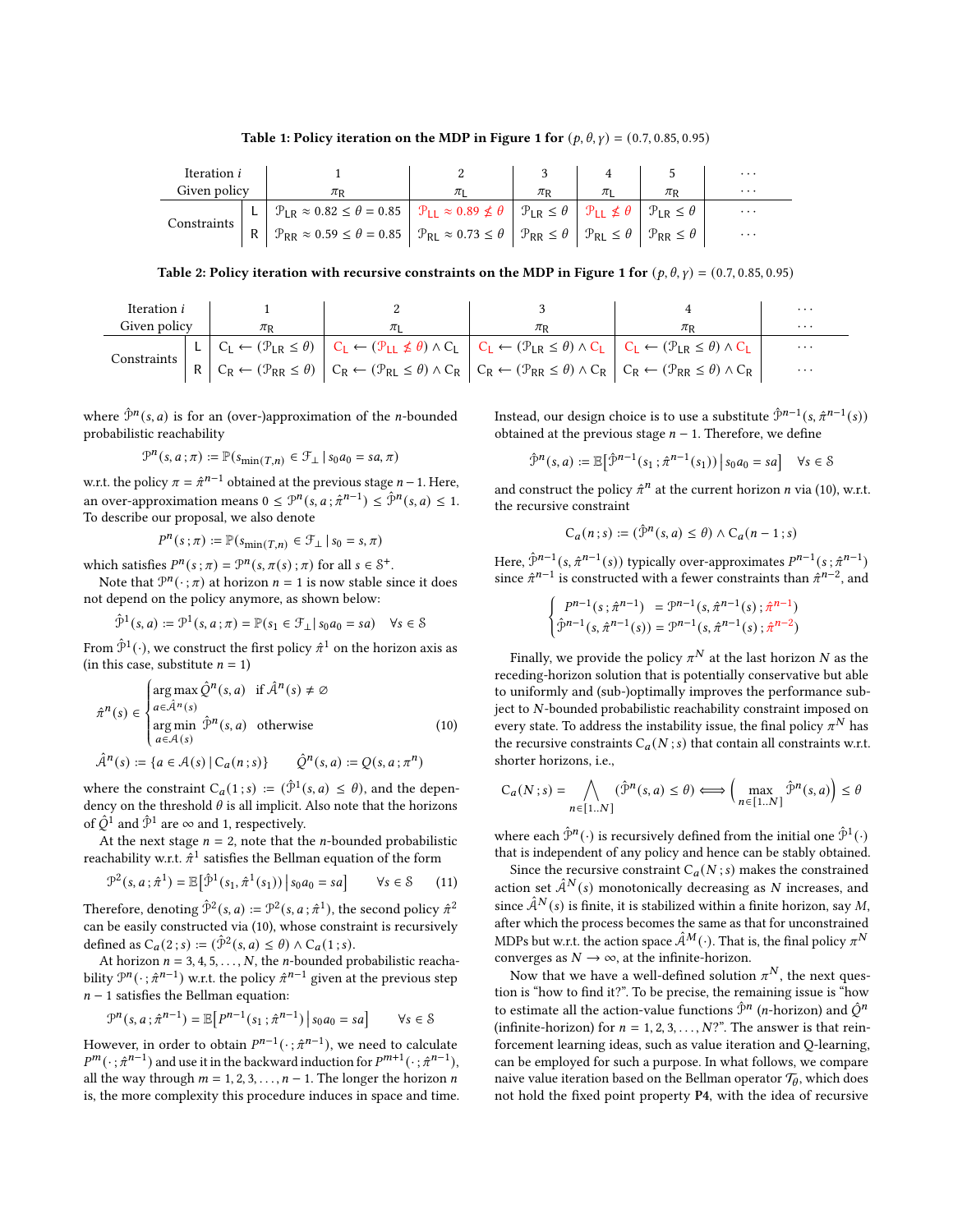<span id="page-5-12"></span>

Figure 4: Experimental results for naive value iteration

constraints and bounded probabilistic reachability presented in this section.

# <span id="page-5-9"></span>6 EXPERIMENTS

To illustrate the benefits of our approach, we implemented competing value iteration methods and applied them to a "cliffworld" environment [\[9\]](#page-5-11) that generalizes the MDP in Figure [1](#page-2-1) by allowing actions in all possible directions; transitions to the desired direction are made with probability 0.5 and to a random direction with the remaining 0.5 probability. Using the full range of  $\theta$ , in Figure [4](#page-5-12) we present the results of naive value iteration (Algorithm [1\)](#page-6-0) with a total of 50 iterations. In Figure [5](#page-5-12) we present corresponding results using our proposed approach (Algorithm [2\)](#page-6-1) with a total of 15 iterations and horizon  $N = 15$ . Figure [4](#page-5-12) shows that within a wide range around  $\theta = 0.8$ : (i) naive value iteration thinks that the current policy is safe (orange curve) while it actually is not (blue curve); (ii) the switching between the policies randomly induces errors, with the values not converging. In contrast, Figure [5](#page-5-12) shows that our approach does not exhibit any such chattering or violations. More experimental and theoretical study is ongoing work, but we can clearly see from the present experiments that the solution of our approach for each  $\theta$  is apparently stable and converged.

# <span id="page-5-10"></span>7 CONCLUSION

In this work, we have considered a constrained optimization problem that arises naturally in the context of safety-critical systems. Despite this, and our problem's apparently reasonable requirements, we find that there is no existing approach to adequately address it. On closer inspection, we have discovered that our insistence on a deterministic policy and uniform optimality imposes restrictions that make an already hard task [\[5\]](#page-5-6) more difficult. In particular, we have shown with a simple example that a naive learning approach can be unstable and have no fixed point. We have thus proposed and demonstrated a model-based reinforcement learning algorithm that uses recursive constraints to address the instability. The approximative form of this approach reduces computational cost, while making the constraints conservative.



Figure 5: Experimental results of our proposed approach

In future work, we will adapt our algorithm to the model-free case, and explore the possibility of using our approach with function approximation.

## ACKNOWLEDGMENTS

The authors gratefully acknowledge the financial support of Japanese Science and Technology agency (JST) ERATO project JPM-JER1603: HASUO Metamathematics for Systems Design. The authors also express their gratitude to Abhinav Grover, for his participation in early discussions and implementation.

#### REFERENCES

- <span id="page-5-0"></span>[1] Joshua Achiam, David Held, Aviv Tamar, and Pieter Abbeel. 2017. Constrained Policy Optimization. In 34th International Conference on Machine Learning (Proceedings of Machine Learning Research, Vol. 70), Doina Precup and Yee Whye Teh (Eds.). MLR Press, 22–31.
- [2] Eitan Altman. 1999. Constrained Markov Decision Processes. CRC Press.<br>[3] Yinlam Chow. Ofir Nachum. Edgar Duenez-Guzman. and Mol
- <span id="page-5-3"></span>[3] Yinlam Chow, Ofir Nachum, Edgar Duenez-Guzman, and Mohammad Ghavamzadeh. 2018. A Lyapunov-based Approach to Safe Reinforcement Learning. In Advances in Neural Information Processing Systems (NeurIPS), Vol. 31. OpenReview, 8103–8112.
- <span id="page-5-5"></span>[4] Dmitri Dolgov and Edmund Durfee. 2005. Stationary Deterministic Policies for Constrained MDPs with Multiple Rewards, Costs, and Discount Factors. In Proceedings of the 19th International Joint Conference on Artificial Intelligence (IJCAI). Morgan Kaufmann, 1326-1331.
- <span id="page-5-6"></span>[5] Eugene A Feinberg. 2000. Constrained Discounted Markov Decision Processes and Hamiltonian Cycles. Mathematics of Operations Research 25, 1 (2000), 130– 140.
- <span id="page-5-4"></span>[6] Eugene A Feinberg and Adam Shwartz. 1999. Constrained Dynamic Programming with Two Discount Factors: Applications and an Algorithm. IEEE Trans. Automat. Control 44, 3 (1999), 628–631.
- <span id="page-5-1"></span>[7] Peter Geibel and Fritz Wysotzki. 2005. Risk-Sensitive Reinforcement Learning Applied to Control Under Constraints. Journal of Artificial Intelligence Research 24 (2005), 81–108.
- <span id="page-5-7"></span>[8] Gabriel Kalweit, Maria Huegle, Moritz Werling, and Joschka Boedecker. 2020. Deep Constrained Q-learning. arXiv[:2003.09398](https://arxiv.org/abs/2003.09398)
- <span id="page-5-11"></span>Richard S Sutton and Andrew G Barto. 2018. Reinforcement Learning: An Introduction. MIT press
- <span id="page-5-2"></span>[10] Chen Tessler, Daniel J Mankowitz, and Shie Mannor. 2019. Reward Constrained Policy Optimization. In International Conference on Learning Representations (ICLR). OpenReview.
- <span id="page-5-8"></span>[11] Aditya Undurti, Alborz Geramifard, and Jonathan P. How. 2011. Function Approximation for Continuous Constrained MDPs. (2011).